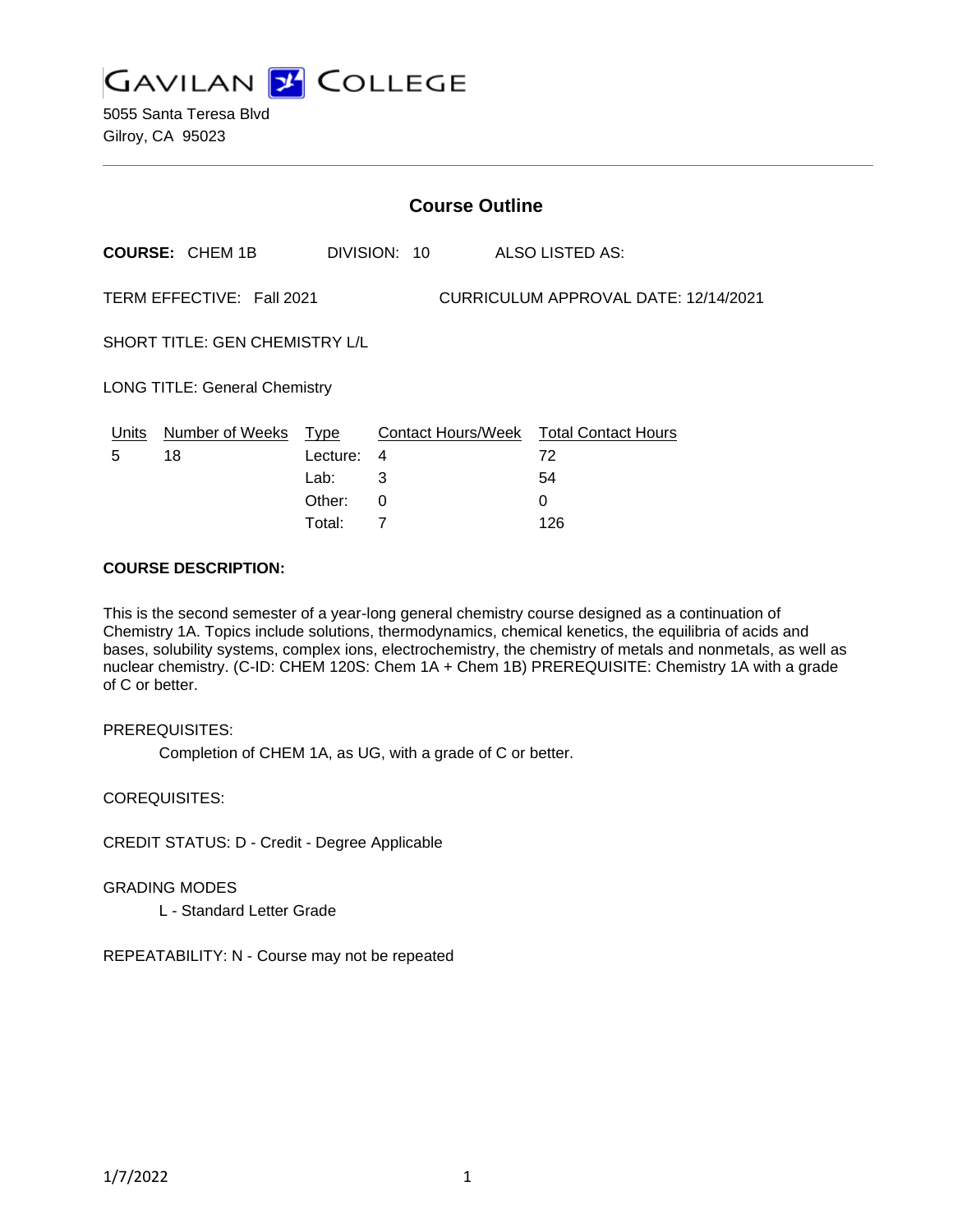SCHEDULE TYPES:

- 02 Lecture and/or discussion
- 03 Lecture/Laboratory
- 04 Laboratory/Studio/Activity
- 04B Laboratory LEH 0.75
- 05 Hybrid
- 71 Dist. Ed Internet Simultaneous
- 72 Dist. Ed Internet Delayed
- 73 Dist. Ed Internet Delayed LAB
- 73B Dist. Ed Internet LAB-LEH 0.75

# **STUDENT LEARNING OUTCOMES:**

By the end of this course, a student should:

1. Describe and explain the properties of chemical reactions based on the laws of thermodynamics, equilibrium constants, and acid-base chemistry.

2. Compare and contrast Arrhenius, Lewis and Bronsted-Lowry acids and bases, and solve problems involving buffer solution calculations and the ionization of a weak acid or weak base.

3. Perform stoichiometric calculations involving electrolysis, reduction potentials, and other electrochemical processes.

4. Identify and describe the formation and structure of complex-ions and coordination compounds, and the valence bond theory and the crystal field theory of complexes.

5. Compare and contrast the different types of radiation, and explain nuclear reaction equations based on radioisotope decay rates.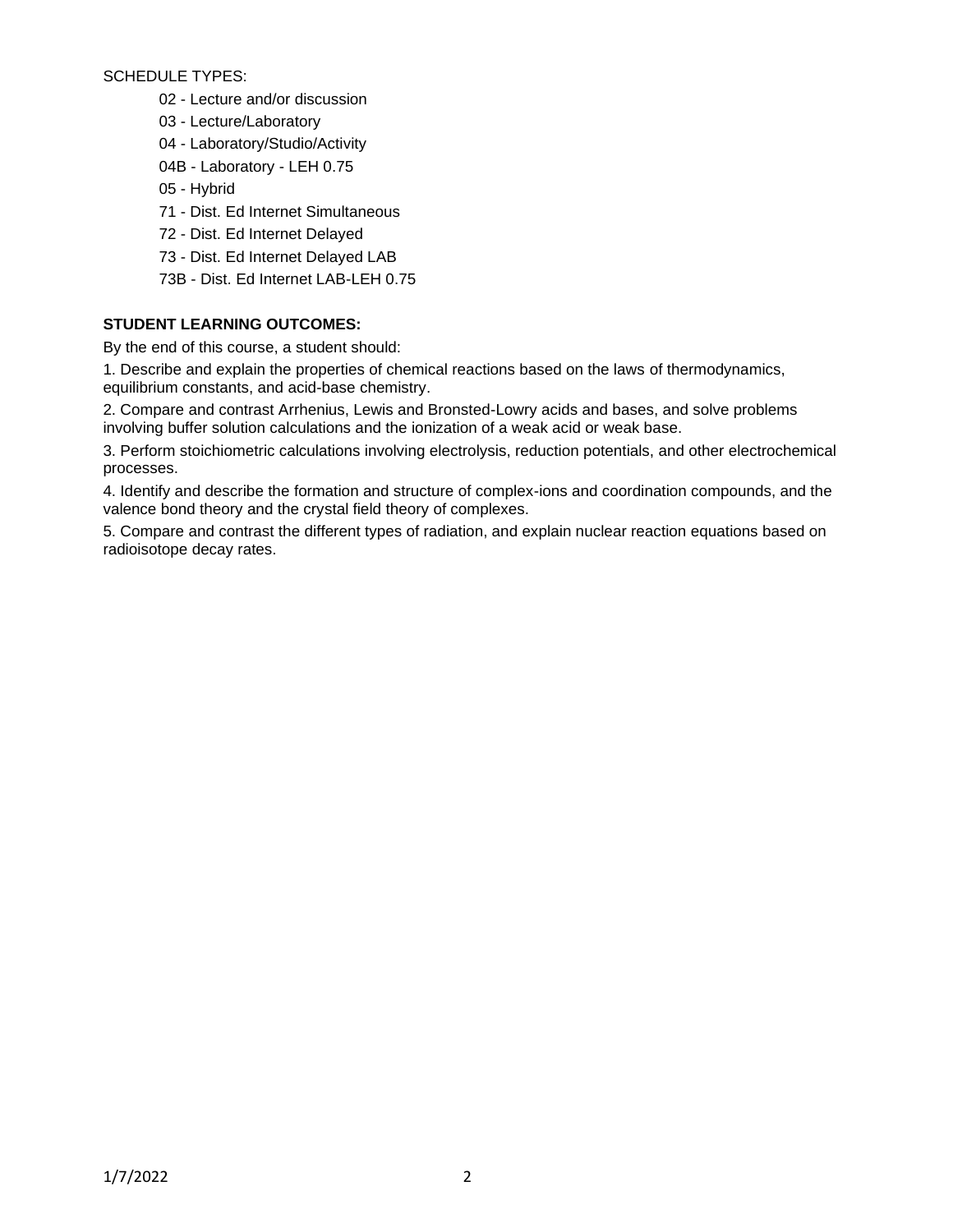# **COURSE OBJECTIVES:**

By the end of this course, a student should:

1. Describe the effects of temperature and pressure on the solubility of solutions.

2. Compare and contrast the colligative properties of solutions including osmotic pressure.

3. Explain the First, Second and Third Laws of Thermodynamics and solve problems based on the laws of thermodynamics.

4. Determine the spontaneity of a reaction and relate the free energy of a reaction to its equilibrium constant.

5. Determine the rate law for a reaction based on the reaction mechanism and explain the dependence of reaction rate on concentration and temperature.

6. Compare and contrast the Collision and Transition-State Theories and solve problems based on the Arrhenius equation.

7. Determine the extent of a molecular reaction through the study of chemical equilibria.

8. Apply Le Chatelier's Principle to chemical equilibria and solve problems based on equilibria data.

9. Compare and contrast Arrhenius, Lewis and Bronsted-Lowry acids and bases.

10. Solve problems based on the ionization of a weak acid or weak base, as well as salt solutions.

11. Describe the preparation of a buffer and perform buffer solution calculations.

12. Determine the solubility product expressions for sparingly soluble ionic solids.

13. Perform calculations based on solubility product expressions.

14. Compare and contrast electrolytic cells with voltaic cells and use standard reduction potentials to calculate a specific cell's potential.

15. Solve stoichiometric calculations based on electrolysis.

16. Describe the formation and structure of complex-ions and coordination compounds as well as determining the nomenclature of complex-ions and coordination compounds.

17. Describe the Valence Bond Theory and the Crystal Field Theory of complexes.

18. Define radioactivity and describe the different types of radiation.

19. Balance nuclear reaction equations and solve problems based on the rate of the radioactive decay of an isotope.

20. Collect and analyze laboratory experimental data and solve related chemical problems.

### **CONTENT, STUDENT PERFORMANCE OBJECTIVES, OUT-OF-CLASS ASSIGNMENTS**

Curriculum Approval Date: 12/14/2021

### **LECTURE CONTENT:**

8 Hours

### **Solutions**

Solubility and the effect of temperature and pressure on solubilities of gases. Effects of solutes on vapor pressures, as well as freezing and boiling points of solutions. Colligative properties of solutions of electrolytes. Osmotic pressure.

8 Hours

### **Thermodynamics**

Enthalpy changes and spontaneity. The Second Law of Thermodynamics and Gibbs free energy. The Third Law of Thermodynamics. Free energy and maximum work. Calculating equilibrium constants from thermodynamic data. Bond energies and heats of reaction.

8 Hours

Kinetics: The Study of Rates of Reactions.

Factors that affect reaction rates. Measuring the rate of a reaction. Concentration and rate. Concentration and time. Theories about reaction rates and mechanisms. Measuring the activation energy. Catalysts in a reaction.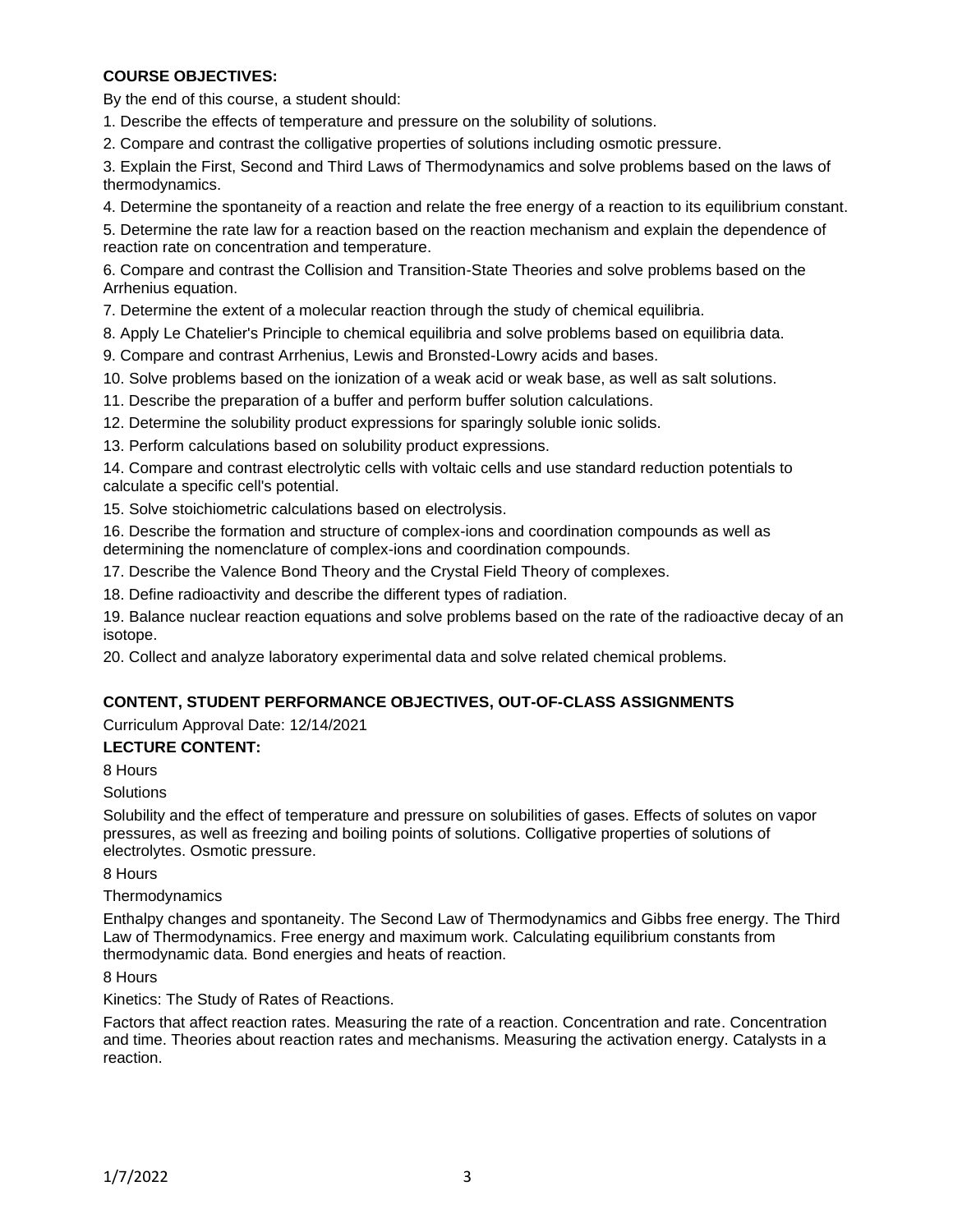# 8 Hours

### Chemical Equilibrium-General Concepts

Dynamic equilibrium in chemical systems. Reaction reversibility. The equilibrium law. Significance of the magnitude of K. Relationship between Kp and Kc. Le Chatelier's principle and chemical equilibria.

8 Hours

Acids and Bases: A Second Look

Strengths of Bronsted-Lowry acids and bases and their periodic trends. Lewis acids and bases. Acid-Base properties of the elements and their oxides. Ionization of water and the pH concept. Solutions of strong acids and bases.

8 Hours

Equilibria in Solutions of Weak Acids and Bases

Ionization constants and equilibrium calculations for weak acids and bases. Solutions of salts and ions as weak acids and bases. Buffers and the control of pH. Polyprotic acids. Acid-Base solution titrations.

6 Hours

Solubility and Simultaneous Equilibria

Solubility equilibria for salts, metal oxides and sulfides. Separating metal ions by selective precipitation. Complex-ions and their equilibria in aqueous solutions.

6 Hours

**Electrochemistry** 

Stoichiometric relationships in electrolysis. Galvanic cells. Cell potentials and reduction potentials. Calculations using standard reduction potentials. Cell potentials and thermodynamics. Effect of concentration on cell potentials.

6 Hours

Properties of Metals and Metal Complexes

Preparation of metals from compounds. Covalent / Ionic nature of metal compounds. Complex-ions of different metals. Nomenclature, coordination numbers, and structure. Isomers of coordination complexes. Bonding in transition metal complexes. The role of metal ions in biological systems.

4 Hours

Nuclear Reactions and Their Role in Chemistry

Conservation of mass-energy. Nuclear binding energies. Radioactivity and transmutation. The three naturally occurring types of radiation. Detecting and measuring radiation. Application of radioactivity. Half-life calculations. Nuclear fission.

2 Hours

Final Exam

# **LAB CONTENT:**

3 Hours

Laboratory Experiment: Locker Check-In and Safety.

6 Hours

Laboratory Experiment: Isolation of Caffeine from Tea.

6 Hours

Laboratory Experiment: Molar Mass Determination / Freezing Point Depression.

6 Hours

Laboratory Experiment: Rate Law Determination / Kinetics.

6 Hours

Laboratory Experiment: Le Chatelier's Principle / Chemical Equilibrium.

6 Hours

Laboratory Experiment: Acid-Base Titrations.

6 Hours

Laboratory Experiment: Solubility Constant and Common-Ion Effect.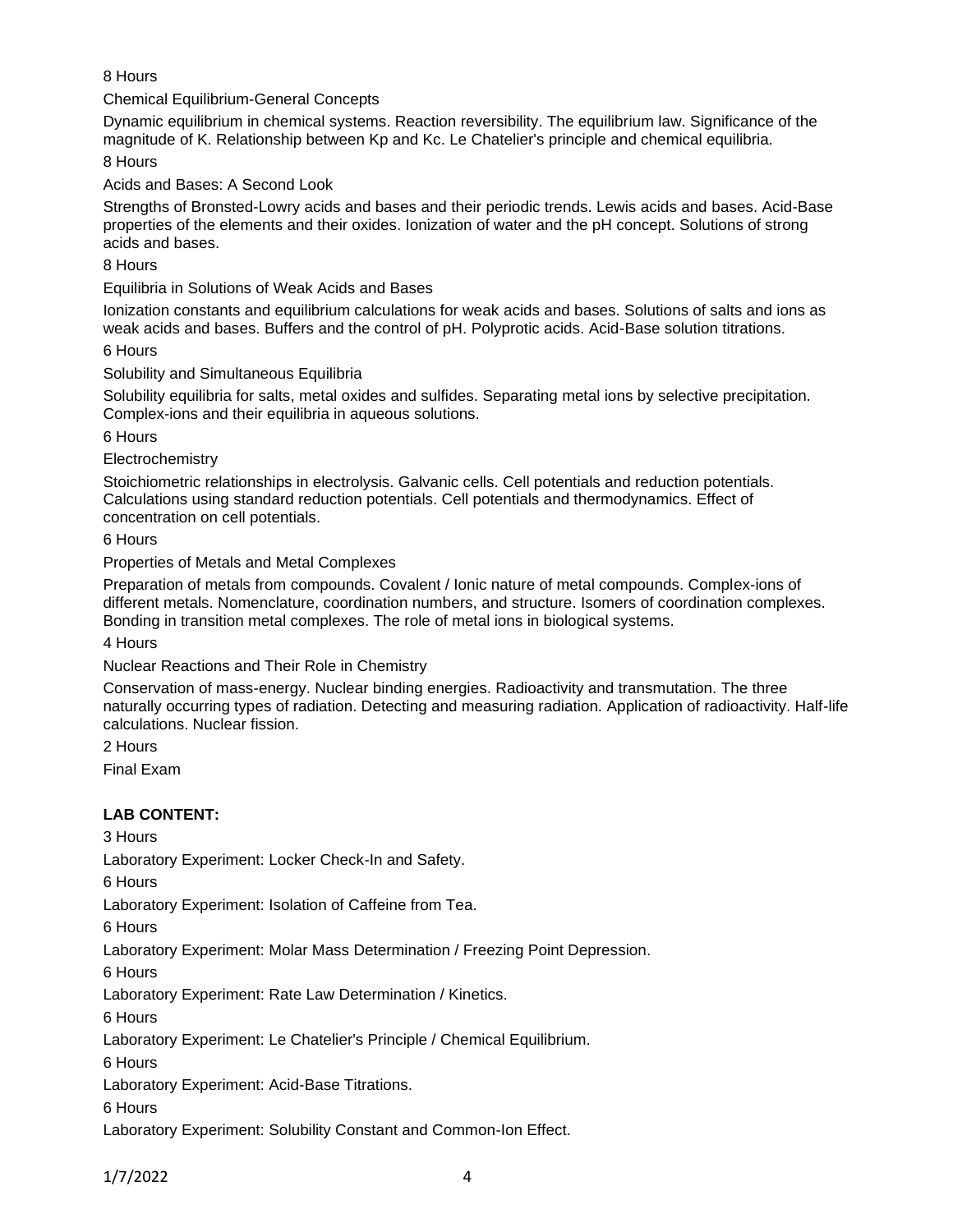6 Hours Laboratory Experiment: The Electrolytic Cell / Electrochemistry. 6 Hours Laboratory Experiment: Coordination Compounds / Metal Complexes. 3 Hours Laboratory Experiment: Locker Check-Out and Lab Exam

### **METHODS OF INSTRUCTION:**

Instruction is by lecture, class discussion, lecture demonstration, small group problem solving, laboratory work projects and homework.

### **OUT OF CLASS ASSIGNMENTS:**

Required Outside Hours 78 Assignment Description Assigned reading, homework, other written assignments Required Outside Hours 30 Assignment Description Lab-based projects

#### **METHODS OF EVALUATION:**

Writing assignments Evaluation Percent 25 Evaluation Description Written Homework Lab Reports Other: Extra credit report on a Chemistry topic. Problem-solving assignments Evaluation Percent 75 Evaluation Description Homework Problems Lab Reports Quizzes Exams

#### **REPRESENTATIVE TEXTBOOKS:**

Chemistry: The Molecular Nature of Matter, 8e., N.E. Jespersen, A. Hyslop, J. Wiley Publishing, 2021. ISBN: 9781119741831 (eText)

D. Clark, G. Burce, E. Kilby. Gavilan College Chem 1B Laboratory Manual. Premium Source Publishing. Updated periodically. ISBN 9781634341424

### **RECOMMENDED MATERIALS:**

Chemistry: The Molecular Nature of Matter, Study Guide, 7e., N.E. Jespersen, J.E. Brady, A. Hyslop, J. Wiley Publishing, 2017.

ISBN: 9781119360889 (eText)